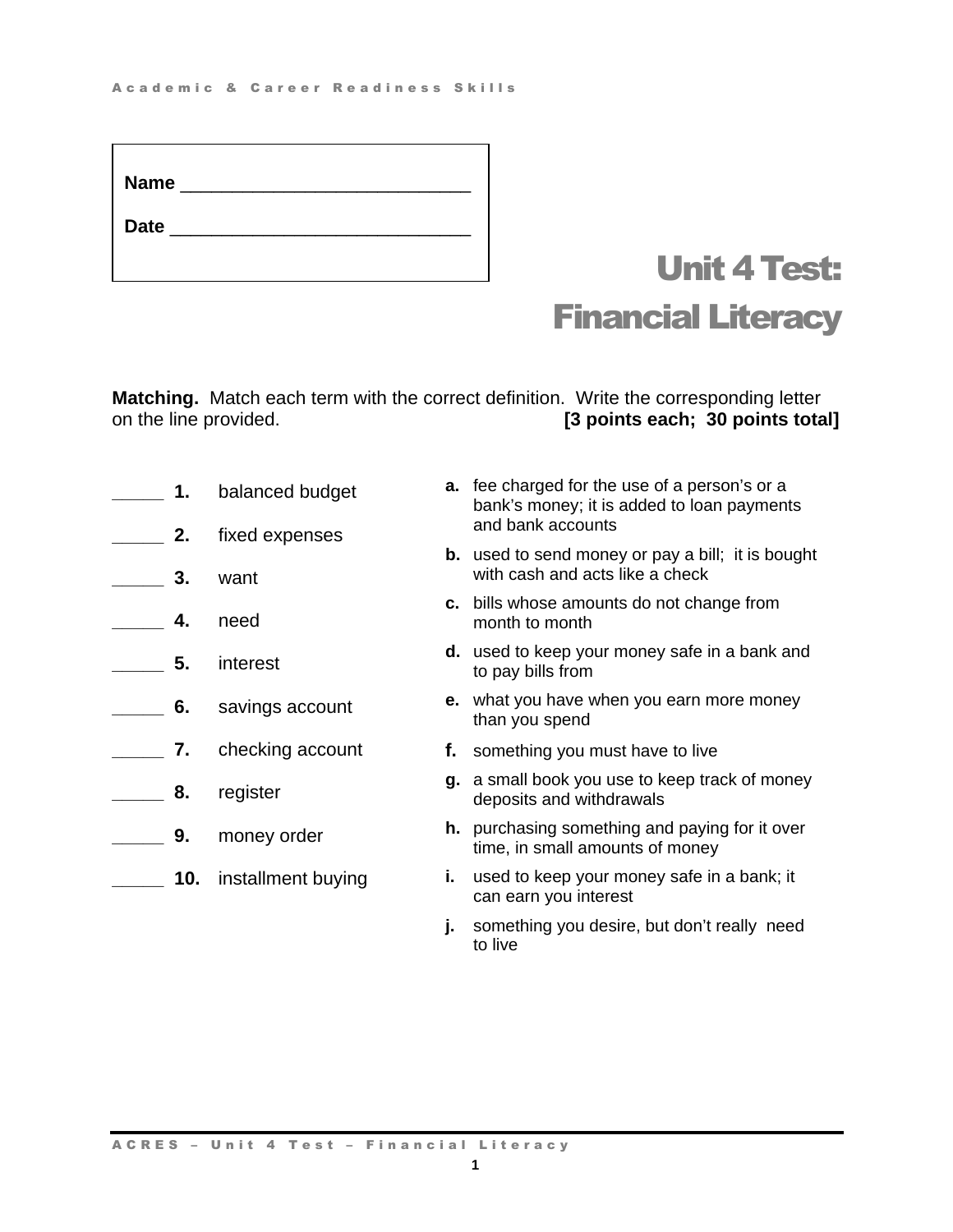**Short Answer.** Write a short answer in complete sentences to each of the following questions. **[10 points each; 50 points total]** 

\_\_\_\_\_\_\_\_\_\_\_\_\_\_\_\_\_\_\_\_\_\_\_\_\_\_\_\_\_\_\_\_\_\_\_\_\_\_\_\_\_\_\_\_\_\_\_\_\_\_\_\_\_\_\_\_\_\_\_\_\_\_\_\_\_

\_\_\_\_\_\_\_\_\_\_\_\_\_\_\_\_\_\_\_\_\_\_\_\_\_\_\_\_\_\_\_\_\_\_\_\_\_\_\_\_\_\_\_\_\_\_\_\_\_\_\_\_\_\_\_\_\_\_\_\_\_\_\_\_\_

\_\_\_\_\_\_\_\_\_\_\_\_\_\_\_\_\_\_\_\_\_\_\_\_\_\_\_\_\_\_\_\_\_\_\_\_\_\_\_\_\_\_\_\_\_\_\_\_\_\_\_\_\_\_\_\_\_\_\_\_\_\_\_\_\_

\_\_\_\_\_\_\_\_\_\_\_\_\_\_\_\_\_\_\_\_\_\_\_\_\_\_\_\_\_\_\_\_\_\_\_\_\_\_\_\_\_\_\_\_\_\_\_\_\_\_\_\_\_\_\_\_\_\_\_\_\_\_\_\_\_

\_\_\_\_\_\_\_\_\_\_\_\_\_\_\_\_\_\_\_\_\_\_\_\_\_\_\_\_\_\_\_\_\_\_\_\_\_\_\_\_\_\_\_\_\_\_\_\_\_\_\_\_\_\_\_\_\_\_\_\_\_\_\_\_\_

\_\_\_\_\_\_\_\_\_\_\_\_\_\_\_\_\_\_\_\_\_\_\_\_\_\_\_\_\_\_\_\_\_\_\_\_\_\_\_\_\_\_\_\_\_\_\_\_\_\_\_\_\_\_\_\_\_\_\_\_\_\_\_\_\_

\_\_\_\_\_\_\_\_\_\_\_\_\_\_\_\_\_\_\_\_\_\_\_\_\_\_\_\_\_\_\_\_\_\_\_\_\_\_\_\_\_\_\_\_\_\_\_\_\_\_\_\_\_\_\_\_\_\_\_\_\_\_\_\_\_

\_\_\_\_\_\_\_\_\_\_\_\_\_\_\_\_\_\_\_\_\_\_\_\_\_\_\_\_\_\_\_\_\_\_\_\_\_\_\_\_\_\_\_\_\_\_\_\_\_\_\_\_\_\_\_\_\_\_\_\_\_\_\_\_\_

\_\_\_\_\_\_\_\_\_\_\_\_\_\_\_\_\_\_\_\_\_\_\_\_\_\_\_\_\_\_\_\_\_\_\_\_\_\_\_\_\_\_\_\_\_\_\_\_\_\_\_\_\_\_\_\_\_\_\_\_\_\_\_\_\_

**11.** How does a budget help you manage your money?

**12.** Debit cards and credit cards are used to pay for things without using cash. How is a debit card different from a credit card?

**13.** What is the danger in using a credit card?

- **14.** List three questions to ask when applying for a loan.
	- **a.** \_\_\_\_\_\_\_\_\_\_\_\_\_\_\_\_\_\_\_\_\_\_\_\_\_\_\_\_\_\_\_\_\_\_\_\_\_\_\_\_\_\_\_\_\_\_\_\_\_\_\_\_\_\_\_\_\_\_\_\_\_\_\_\_ **b.** \_\_\_\_\_\_\_\_\_\_\_\_\_\_\_\_\_\_\_\_\_\_\_\_\_\_\_\_\_\_\_\_\_\_\_\_\_\_\_\_\_\_\_\_\_\_\_\_\_\_\_\_\_\_\_\_\_\_\_\_\_\_\_\_ **c.** \_\_\_\_\_\_\_\_\_\_\_\_\_\_\_\_\_\_\_\_\_\_\_\_\_\_\_\_\_\_\_\_\_\_\_\_\_\_\_\_\_\_\_\_\_\_\_\_\_\_\_\_\_\_\_\_\_\_\_\_\_\_\_\_

\_\_\_\_\_\_\_\_\_\_\_\_\_\_\_\_\_\_\_\_\_\_\_\_\_\_\_\_\_\_\_\_\_\_\_\_\_\_\_\_\_\_\_\_\_\_\_\_\_\_\_\_\_\_\_\_\_\_\_\_\_\_\_\_\_

\_\_\_\_\_\_\_\_\_\_\_\_\_\_\_\_\_\_\_\_\_\_\_\_\_\_\_\_\_\_\_\_\_\_\_\_\_\_\_\_\_\_\_\_\_\_\_\_\_\_\_\_\_\_\_\_\_\_\_\_\_\_\_\_\_

\_\_\_\_\_\_\_\_\_\_\_\_\_\_\_\_\_\_\_\_\_\_\_\_\_\_\_\_\_\_\_\_\_\_\_\_\_\_\_\_\_\_\_\_\_\_\_\_\_\_\_\_\_\_\_\_\_\_\_\_\_\_\_\_\_

**15.** What is the biggest problem with using rent-to-own stores?

ACRES – Unit 4 Test – Financial Literacy

**2**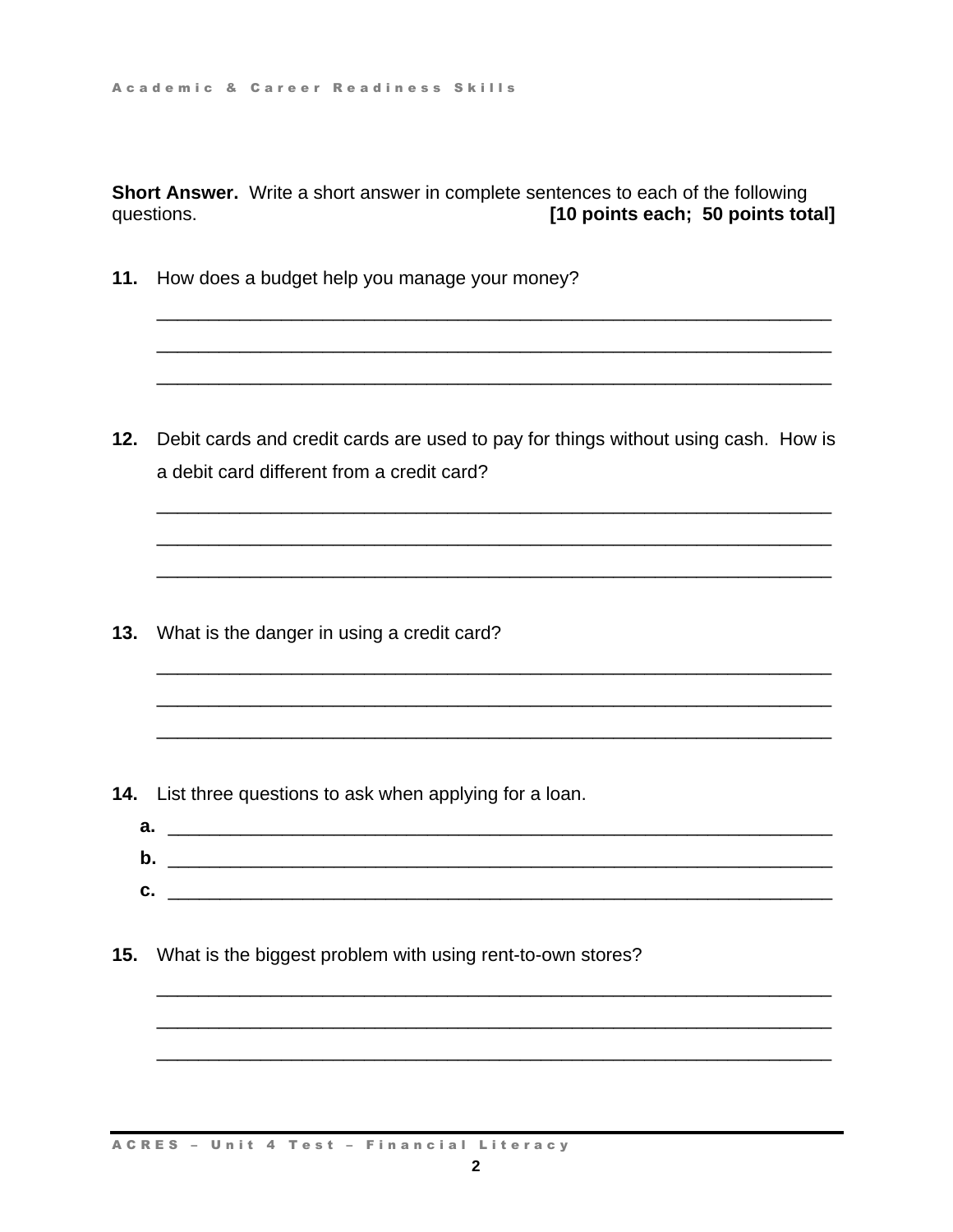**Vocabulary.** You have a job and can save a little money from each paycheck. Choose from the following terms to answer each of the questions below. You may use any of the terms more than once. **[2 points each; 20 points total]**

| cash        | check | money order | debit card  |
|-------------|-------|-------------|-------------|
| credit card | loan  | layaway     | rent-to-own |

### **What form of payment would you use:**

**16.** to buy gasoline? **17.** to buy furniture? **18.** when you want to get a new phone? \_\_\_\_\_\_\_\_\_\_\_\_\_\_\_\_\_\_\_\_\_\_\_\_\_\_\_\_\_\_\_\_\_\_\_\_ **19.** to buy a car? **20.** when your mother, who lives far away, needs money to pay her bills? \_\_\_\_\_\_\_\_\_\_\_\_\_\_\_\_\_\_\_\_\_\_\_\_\_\_\_\_\_\_\_\_\_\_\_\_\_\_\_\_\_\_\_\_\_\_\_\_\_\_\_\_\_\_\_\_\_\_\_\_\_\_\_\_\_ **21.** to pay your electric bill? \_\_\_\_\_\_\_\_\_\_\_\_\_\_\_\_\_\_\_\_\_\_\_\_\_\_\_\_\_\_\_\_\_\_\_\_\_\_\_\_\_\_\_\_\_\_ **22.** to buy groceries? \_\_\_\_\_\_\_\_\_\_\_\_\_\_\_\_\_\_\_\_\_\_\_\_\_\_\_\_\_\_\_\_\_\_\_\_\_\_\_\_\_\_\_\_\_\_\_\_\_\_\_ **23.** when your car needs new brakes? **24.** to buy a TV as a birthday gift for someone? \_\_\_\_\_\_\_\_\_\_\_\_\_\_\_\_\_\_\_\_\_\_\_\_\_\_\_\_\_\_\_ **25.** to buy a house? \_\_\_\_\_\_\_\_\_\_\_\_\_\_\_\_\_\_\_\_\_\_\_\_\_\_\_\_\_\_\_\_\_\_\_\_\_\_\_\_\_\_\_\_\_\_\_\_\_\_\_\_

### **End of ACRES Unit 4 Financial Literacy Test**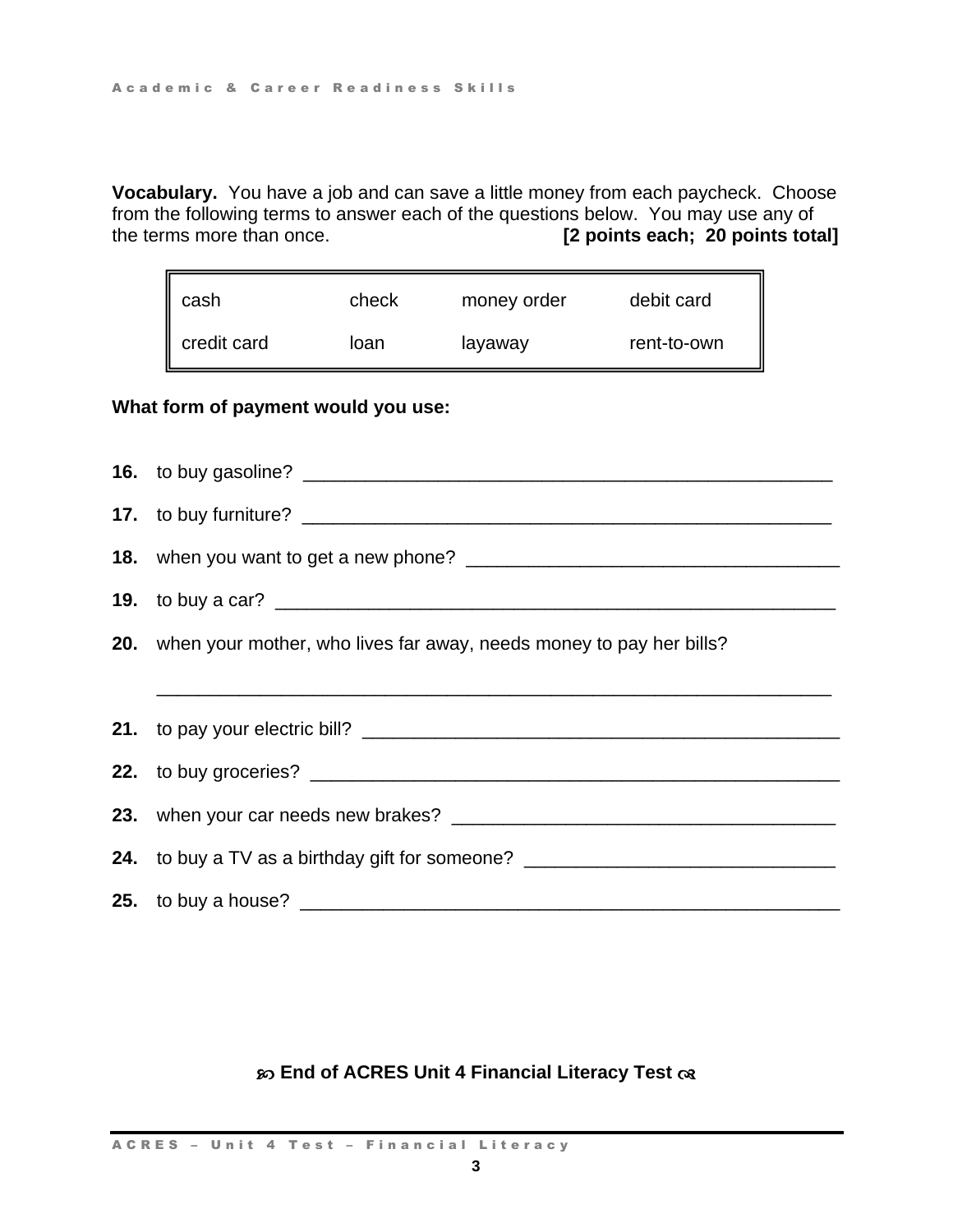## **ACRES Financial Literacy Unit 4 Test Answer Key**

Total  $= 100$  pts.

**Matching 3** pts. each; total = 30 pts.

| 1. e        | 6. i        |  |
|-------------|-------------|--|
| 2. c        | <b>7.</b> d |  |
| 3. j        | <b>8.</b> g |  |
| <b>4.</b> f | 9. b        |  |
| 5. a        | 10. h       |  |

**Short Answer 10 pts. each; total = 50 pts.** 

### **11.** Sample response.

A budget helps you see how much money you earn compared to how much you spend. Based on that, you can make sure that you don't spend too much. You can also decide how much money you can save on a regular basis.

### **12.** Sample response.

A debit card takes money from your checking account right away to pay for your purchase. When you use your credit card, you are promising to pay for the purchase in the future. You will receive a bill for the amount you have charged.

### **13.** Sample response.

It is easy to use a credit card to buy too many things. They may be things that you want rather than need. Buying like this can result in huge debt. Then, you have a bill that may take months or years to pay off.